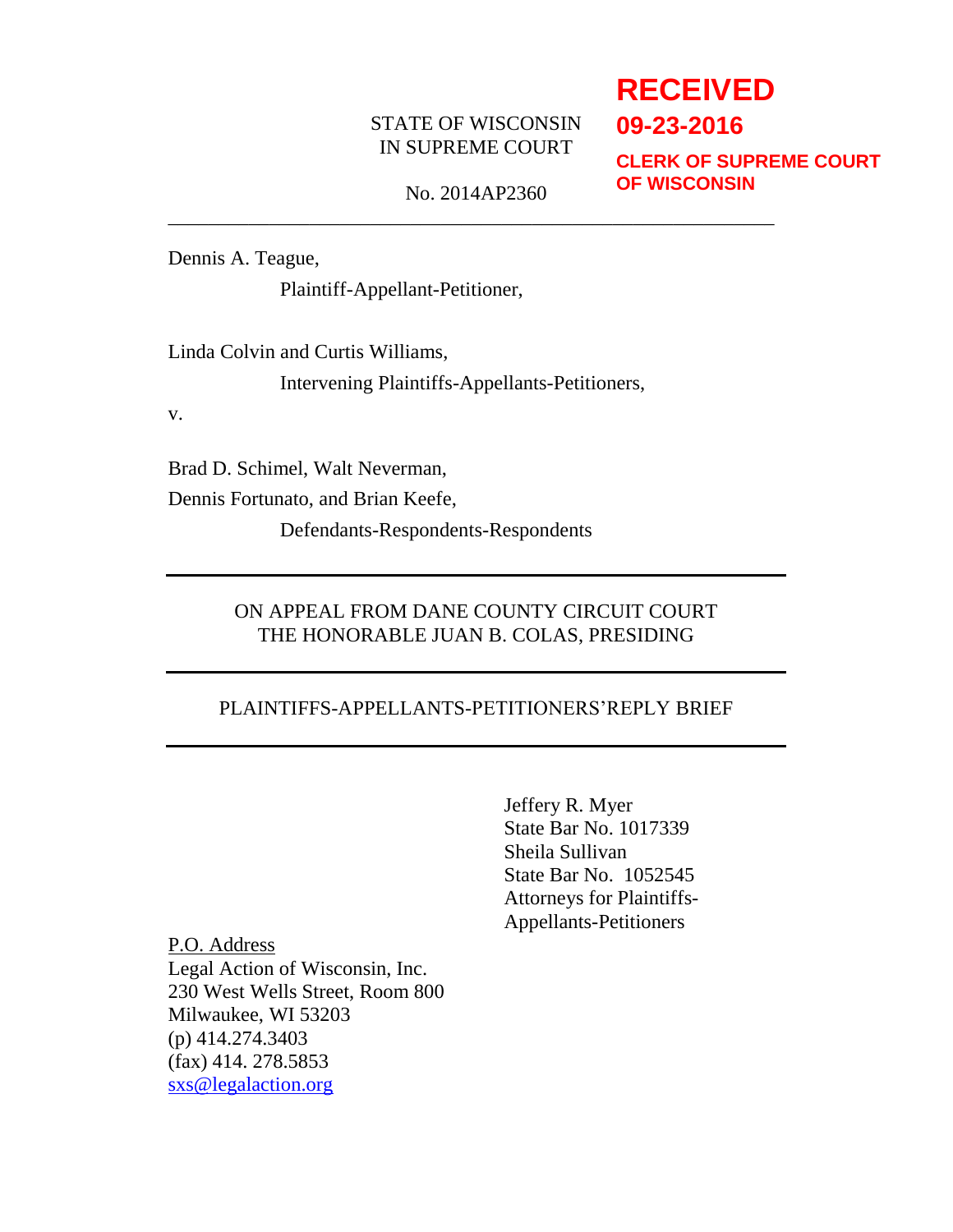# TABLE OF CONTENTS

| <b>TABLE OF AUTHORITIES</b>                                                                                                                                                                                                |                              |
|----------------------------------------------------------------------------------------------------------------------------------------------------------------------------------------------------------------------------|------------------------------|
| <b>ARGUMENT</b>                                                                                                                                                                                                            | $\mathbf{ii}$                |
| I. The common law prohibition on "globally balancing" may be enforced<br>through a civil action for prospective relief notwithstanding Wis. Stat.<br>§19.365(1).                                                           | $\mathbf{1}$<br>$\mathbf{1}$ |
| A. The Wis. Stat. § 19.365(1) ban on judicial review does not bar<br>civil actions for prospective declaratory and injunctive relief.                                                                                      | $\mathbf{1}$                 |
| Common law prohibits the global balancing DOJ's policy<br>B.<br>depends on.                                                                                                                                                | 3                            |
| II. The report is the record that associates Parker's data with Teague's<br>personal identifiers and that report must, by the plain language of §<br>19.70, be corrected or supplemented after a successful challenge.     | 5                            |
| III. DOJ irrationally discriminates between the two classes of innocent<br>persons.                                                                                                                                        | 6                            |
| IV. DOJ concedes the finding of no stigma is clearly erroneous; the<br>permanent false association with a criminal record by a widely<br>used government information system creates burdens that<br>constitute the "plus." | 8                            |
| V. Substantive Due Process prohibits the state from imposing penalties<br>and costs associated with criminal conviction on innocent people.                                                                                | 9                            |
| CONCLUSION                                                                                                                                                                                                                 | 10                           |
| Form and Length Certification                                                                                                                                                                                              | 11                           |
| Certificate of Compliance with Rule 809.19(12)                                                                                                                                                                             | 11                           |
| <b>Certification of Service</b>                                                                                                                                                                                            | 11                           |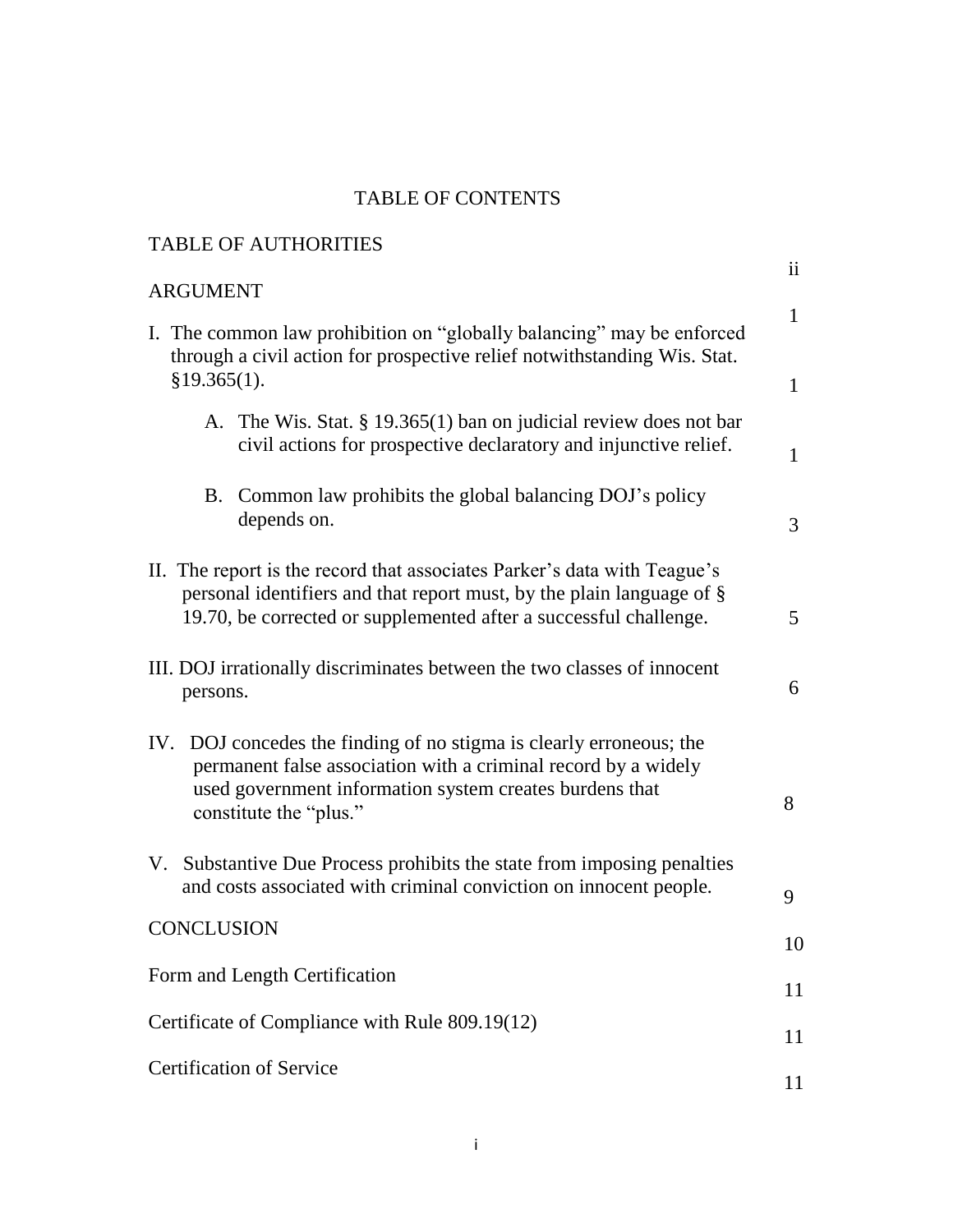# **TABLE OF AUTHORITIES**

# **CASES**

| Aicher ex rel. LaBarge v. Wisconsin Patients Compensation Fund,<br>237 Wis. 2d 99, 613 N.W.2d 849 (2000) | 7              |
|----------------------------------------------------------------------------------------------------------|----------------|
| Charolais Breeding Ranches v. FPC Securities,<br>90 Wis. 2d 97, 279 N.W.2d 493 (Wis. Ct. App. 1979)      | 8              |
| Daniels v. Williams,<br>474 U.S. 327                                                                     | 9              |
| Giaccio v. State of Pa.,<br>382 U.S. 399, 86 S.Ct. 518, 15 L.Ed.2d 447 (1966)                            | 10             |
| Humphries v. County of Los Angeles,<br>554 F.3d 1170 (9th Cir. 2008)                                     | 9              |
| Moustakis v. State of Wisconsin Department of Justice,<br>2016 WI 42, 368 Wis. 2d 677, 880 N.W.2d 142    | $\mathbf{1}$   |
| Newspapers, Inc. v. Breier,<br>89 Wis. 2d 417, 279 N.W.2d 179 (1979)                                     | $\overline{4}$ |
| Wagner v. State Medical Examiner Bd. 181 Wis. 2d 633, 639, 511<br>N.W.2d 874 (1994).                     | $\overline{2}$ |
| Wisconsin Environmental Decade v. Public Srvice Comission,<br>79 Wis. 2d 161, 255 N.W.2d 917 (1977)      | $\mathbf{1}$   |
| Woznicki v. Erickson,<br>202 Wis. 2d 178, 549 N.W.2d 699 (1996)                                          | $\overline{2}$ |
|                                                                                                          |                |
| <b>STATUTES</b>                                                                                          |                |

| Wis. Stat. sec. 19.32(2)  |     |
|---------------------------|-----|
| Wis. Stat. sec. 19.365    | 2.3 |
| Wis. Stat. sec. 19.365(1) | 2.3 |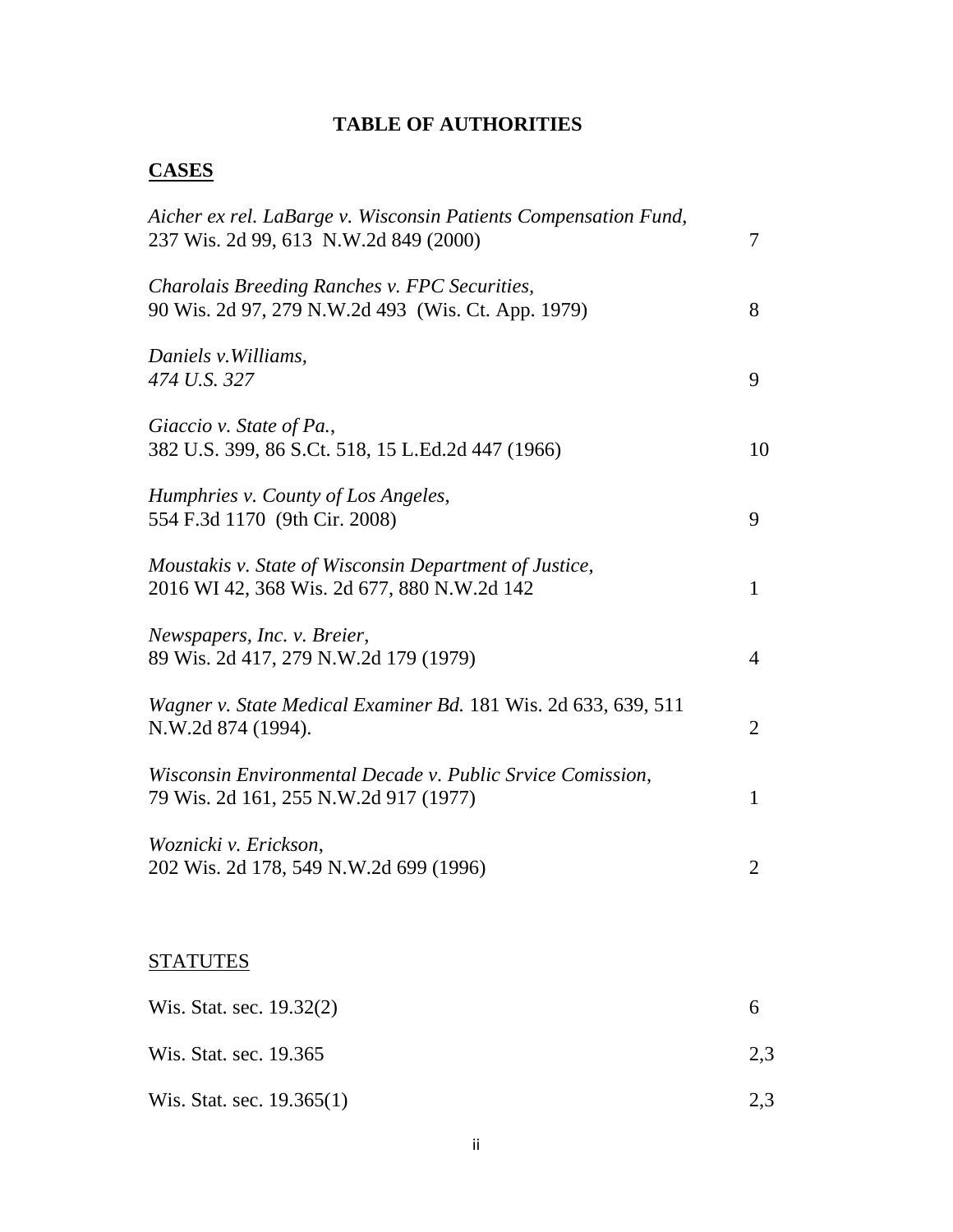| Wis. Stat. sec. 19.365(9)     | $\mathfrak{Z}$  |
|-------------------------------|-----------------|
| Wis. Stat. sec. 19.365(9)     | 5               |
| Wis. Stat. sec. 19.70         | $5\overline{)}$ |
| Wis. Stat. sec. $19.70(1)(a)$ | 6               |
| Wis. Stat. sec. $19.70(1)(b)$ | 6               |
| Wis. Stat. sec. 102.23        | $\mathbf{1}$    |
| Wis. Stat. sec. 108.09        | $\mathbf{1}$    |
| Wis. Stat. Chap 227           | $\mathbf{1}$    |
| Wis. Stat. sec. 227.47        | $\overline{2}$  |
| Wis. Stat. sec. 227.52        | $\overline{2}$  |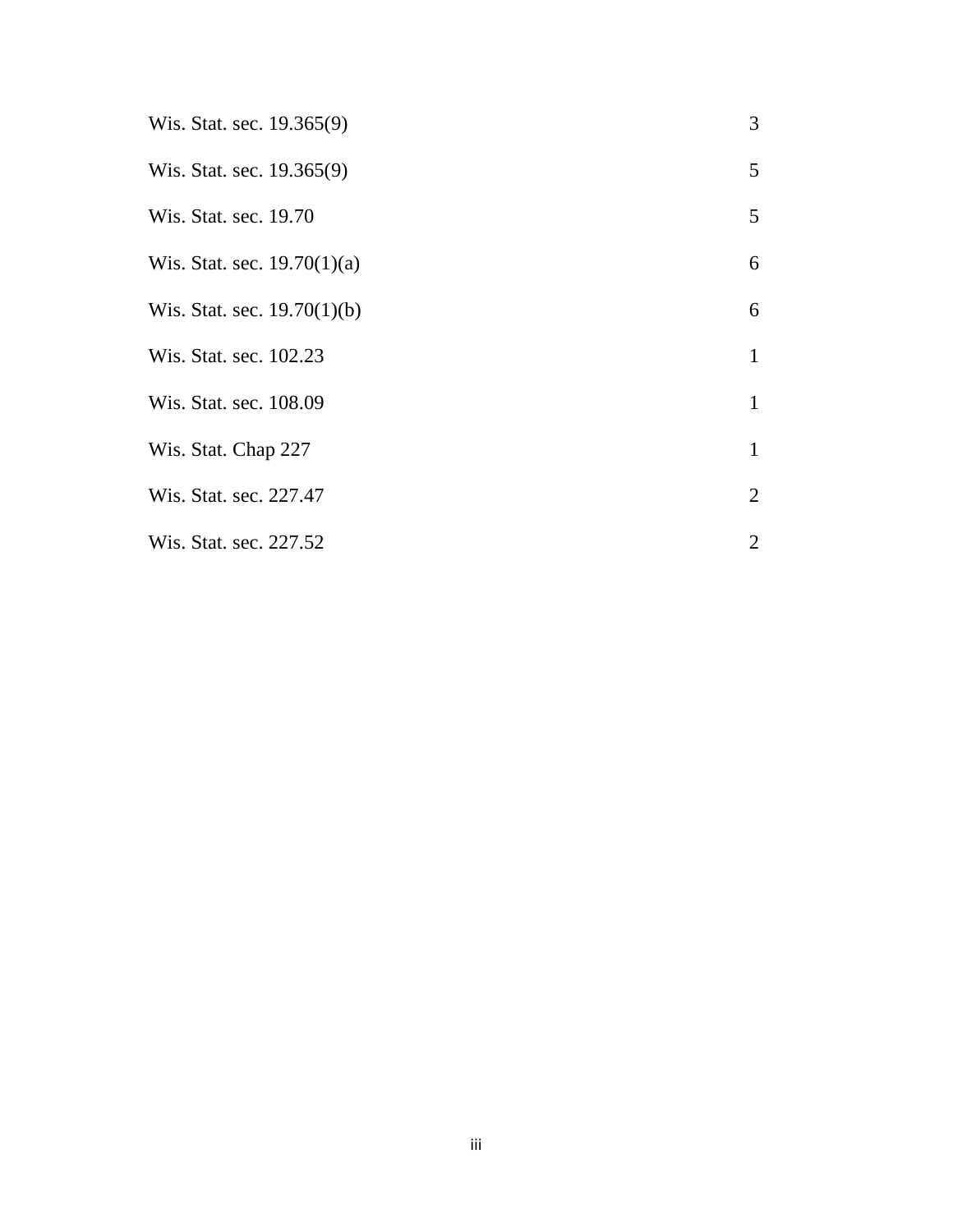#### **ARGUMENT**

**I. The common law prohibition on "globally balancing" may be enforced through a civil action for prospective relief notwithstanding Wis. Stat. §19.365(1).**

# **A. The Wis. Stat. § 19.365(1) ban on judicial review does not bar civil actions for prospective declaratory and injunctive relief.**

Teague's principal brief argued that "judicial review" is a technical term with a limited meaning. (App. Brief at 12-13, 17).

DOJ concedes "judicial review" differs from "trial *de novo,"* an "action for damages" and an [action for] an injunction. (Resp. Brief at 30-31)(citing *Wisconsin Environmental Decade v. Public Service Commission,* 79 Wis. 2d 161, 170, 255 N.W.2d 917 (1977))("[t]he legislature, recognize[es] the difference between these judicial review proceedings and civil actions"). DOJ attempts to limit that concession by asserting that this Court has "never held that when a statute uses the phrase 'judicial review,' the Legislature only means actions under Chapter 227." (Resp. Brief at 30). That observation is beside the point. Teague concedes that, in addition to 227 actions, "judicial review" also includes litigation such as *certiorari,* or actions under Wis. Stat. § 102.23, or Wis. Stat. § 108.09(7). "Judicial review" even includes actions under § 19.365(4), such as Moustakis' action for judicial review of DOJ's findings that specific documents were responsive to *The Lakeland Times'* records' request and its conclusion that those records must be disclosed. *Moustakis v. State of Wisconsin Department of Justice,* 2016 WI 42, ¶¶3, 13, 368 Wis. 2d 677, 880 N.W.2d 142. What Teague argued is that his action for prospective declaratory and injunctive relief to change DOJ policy is not an action for "judicial review."

Although DOJ repeatedly labels Teague's suit an action for "judicial review," (Resp. Brief at 22, 28, 29, 30-31), DOJ does not attempt to distinguish "judicial review" from other forms of civil litigation. This Court has described Chapter 227 "judicial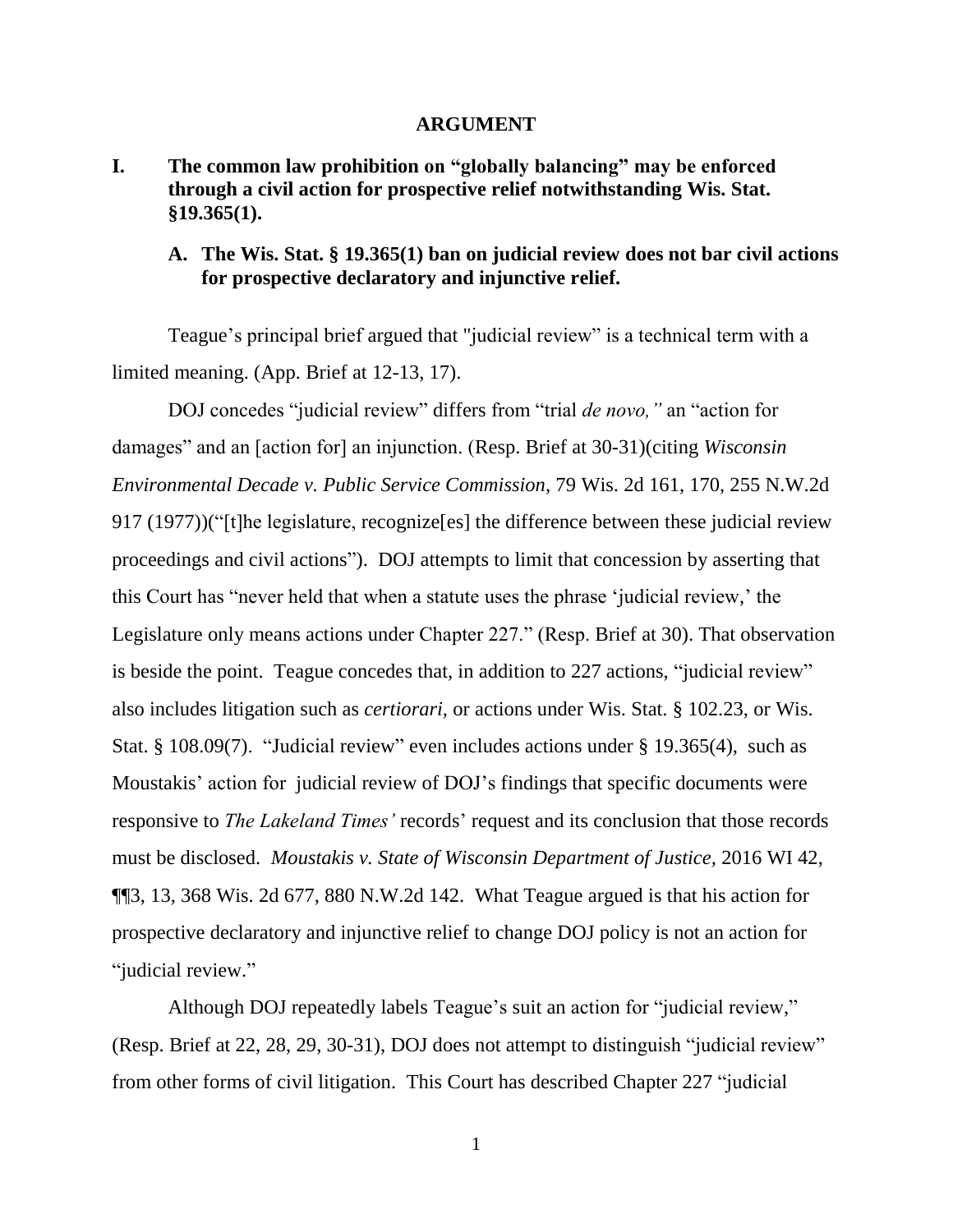review" as litigation "to review findings of fact already established during the initial administrative agency proceedings." *Wagner v. State Medical Examiner Bd.* 181 Wis. 2d 633, 639, 511 N.W.2d 874 (1994). DOJ is a state agency; Chapter 227 applies to it, but there are no prior findings of fact here to review. Nor is there a § 227.47 decision that would be subject to § 227.52 judicial review, but for § 19.365(1). Similarly, DOJ does not explain why, after conceding civil actions for injunctive relief are different than "judicial review," it believes Teague's request for prospective injunctive relief is an action for " judicial review."

 Teague has not asked this court to review **any** past action. Rather, Teague seeks declaratory and injunctive relief against a series of inter-connected DOJ policies and practices that violate the common law. They include DOJ's (a) "interpretation" that requests for criminal background checks are not requests for documents establishing innocence, (b) refusal to clarify the identity of the person about whom a requester seeks information, even when DOJ knows there has been a successful challenge, (c) sloppy matching practices, (d) refusal to "release" Teague's innocence documents when the request is an exact match on Teague's name and date of birth, and (e) its ongoing policy of applying "global balancing" instead of individual balancing of the public interest in accurate criminal reports and the public interest in preventing harm to the reputation of innocent citizens**.** Teague seeks to enjoin DOJ from pursuing these policies and practices in the future. Thus, while Teague's standing is based on past events, the relief sought is entirely forward-looking, and not a review of any past agency decision.

DOJ's other arguments are either irrelevant or mischaracterize Teague's position. DOJ's argument from page 25 through the penultimate paragraph on page 28 is not necessarily inaccurate, but the summary of *Woznicki* is irrelevant because that case addressed a situation that met the standard definition of "judicial review." Similarly, Teague never argued this litigation came within any §19.365 exception (Resp. Brief at 28-29) or that he was entitled to pre-release notification/stay (*Id.* at 29-30). Rather, he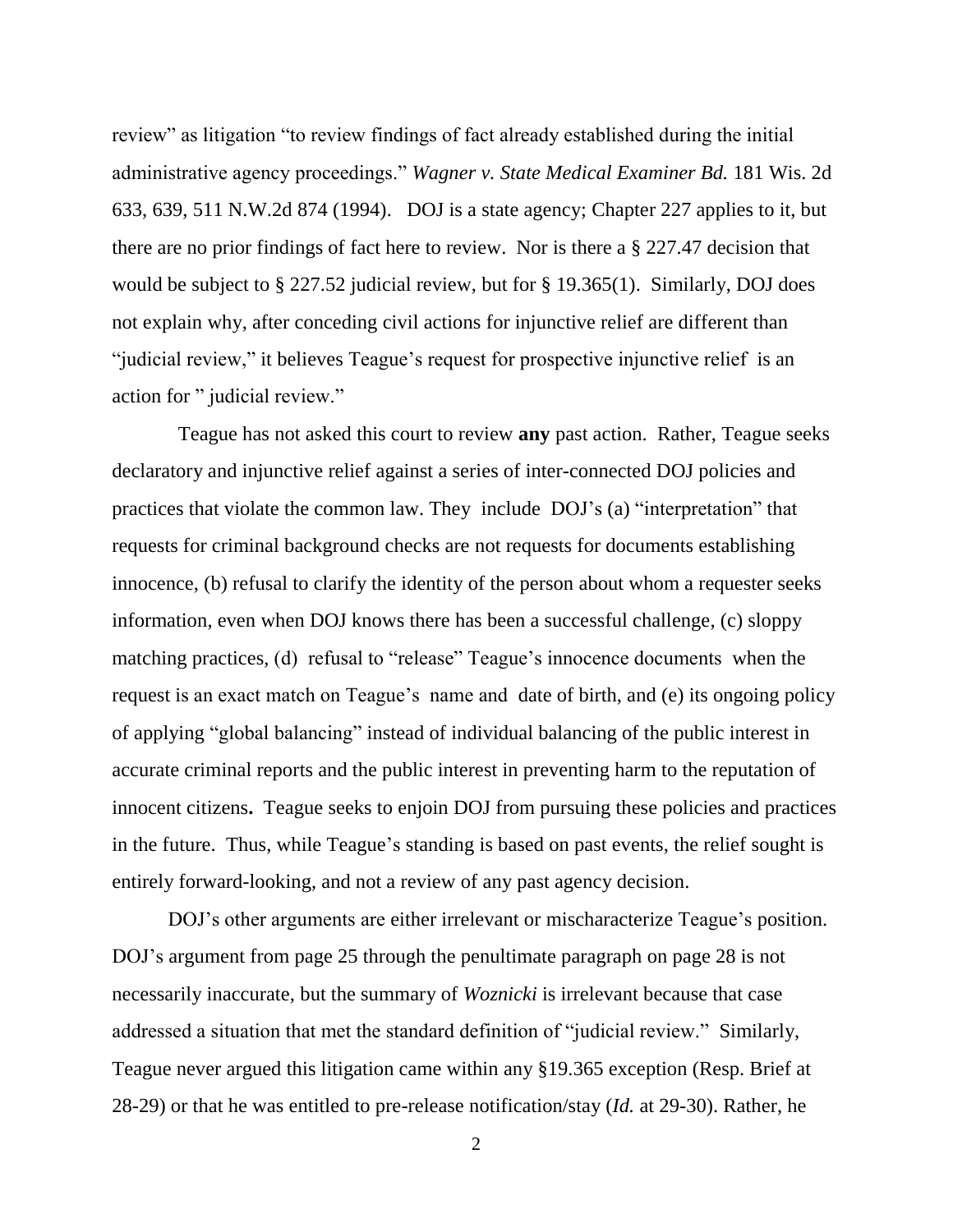argued § 19.365(1) does not bar civil actions for prospective declaratory and injunctive relief. DOJ also misstates (*Id.* at 29-30) Teague's argument on the "no person" and "record" language. Teague's argument is that his interpretation does not make superfluous any § 19.365(1) language. It simply provides a narrow, rather than limitlessly expansive, construction of the phrase "judicial review."

Finally, DOJ avoids rather than responds to Teague's argument that DOJ's construction of "judicial review" makes the §19.365(9) right of public officials to supplement a release of public records, a right created in the same act as  $\S 19.365(1)$ limitation on judicial review, an unconstitutional right without a remedy. (App. Brief at 15-17) Whatever DOJ claims about returning the law to its "pre-*Woznicki* status", the legislature would obviously not have simultaneously created a right under§ 19.356(9) and made that right unenforceable by §19.365(1). Similarly, the legislature would not, reasonably, have intended that individuals whose home addresses, emails and other personal information were being improperly disclosed have **no** form of relief beyond hoping that someone would prosecute or fire the offending record custodian. (Resp. Brief at 31-32)

#### **B. Common law prohibits the global balancing DOJ's policy depends on.**

The parties agree generally on what the common law balancing test is. They disagree on whether, based on those principals, DOJ can "globally" balance interests to create a fixed policy of releasing the records of real criminals in response to requests about innocent individuals. While DOJ (at 33-34) concedes Teague's argument (App. Brief at 8-10) that starting with the presumption of disclosure , the common law balancing test requires weighing the **public** interest in protecting private reputations against the public interest in disclosure, DOJ seeks to avoid the consequences of that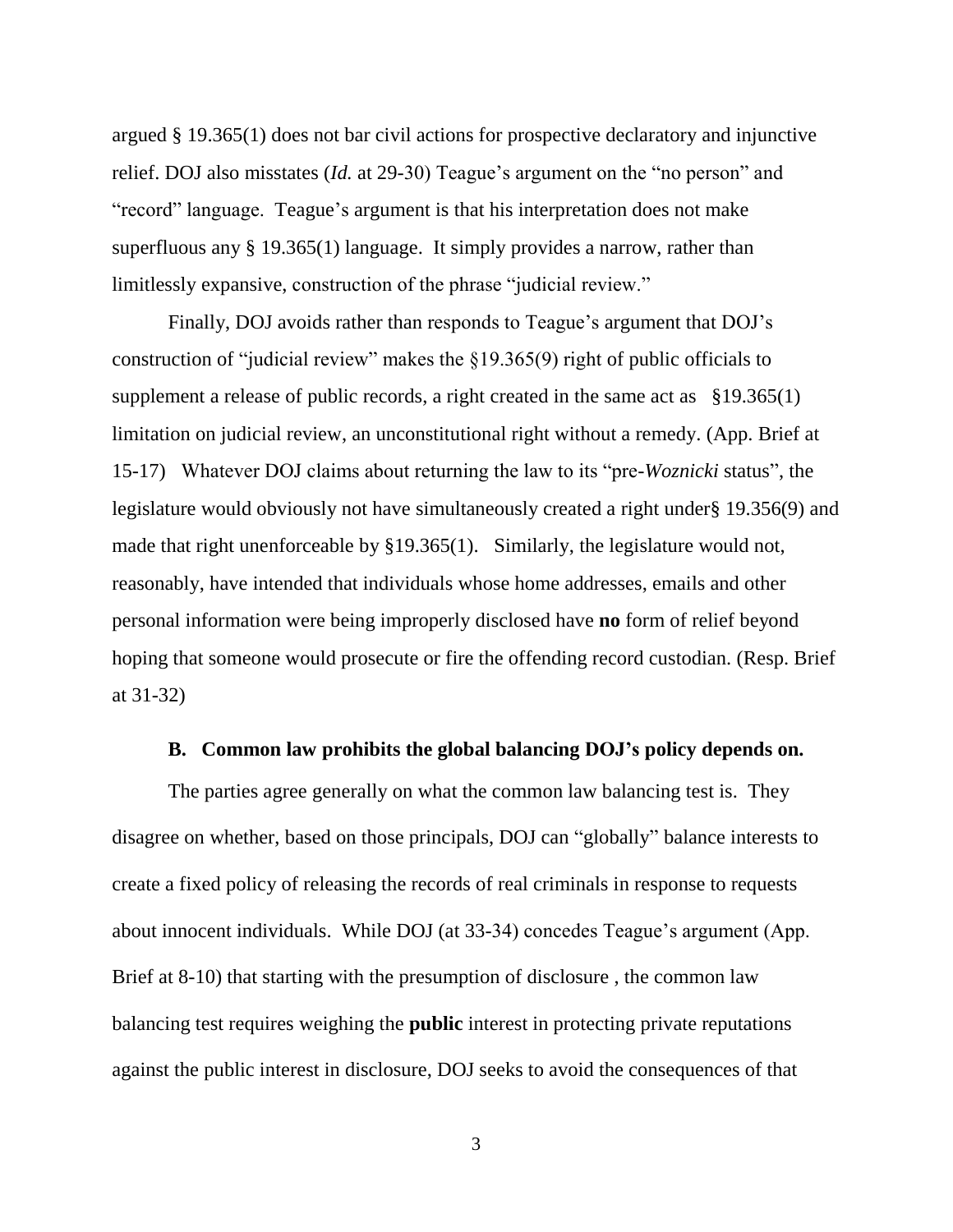concession by recharacterizing its product. In the process, DOJ ignores the distinction made *in Breier*, between "rap sheets," which purport to identify the person and thus implicate the **public** interest in protecting private reputations , and "blotter" names which do not.

DOJ does **not** merely "provide access" to its database a million times a year. DOJ does not operate as a search engine, like Google, that returns a list of names leaving the user to winnow the wheat from the chaff. DOJ produces a single report. That single report either says there is no record found, or provides pages of arrest and conviction information, but the report purports to be about one and only one person and is associated, by the top of the report and the user input, with a named person known to the requester.

Four pages of disclaimers notwithstanding, **all** of the evidence – from the experts, from actual requesters, and from the plaintiffs (*e.g.* App. 212-228, 229-234, R.116:29-43; 117:17-30; 117:114-125; 118:15-27) – is that average users believe the reports are about the individual about whom they requested the report and are misled by the reports. Teague argued (App. Brief at 28-29) that any contrary finding is clearly erroneous and DOJ points to no evidence that **any** requester (other than the government employees trained in how to read the reports) understands the reports as DOJ claims they should be read. DOJ's "argument" (Resp. Brief at 34) that "DOJ's criminal history reports are not limited by statute or common law" must rejected as contrary to the long line of decisions by this Court requiring case by case balancing where two important public interests are in tension.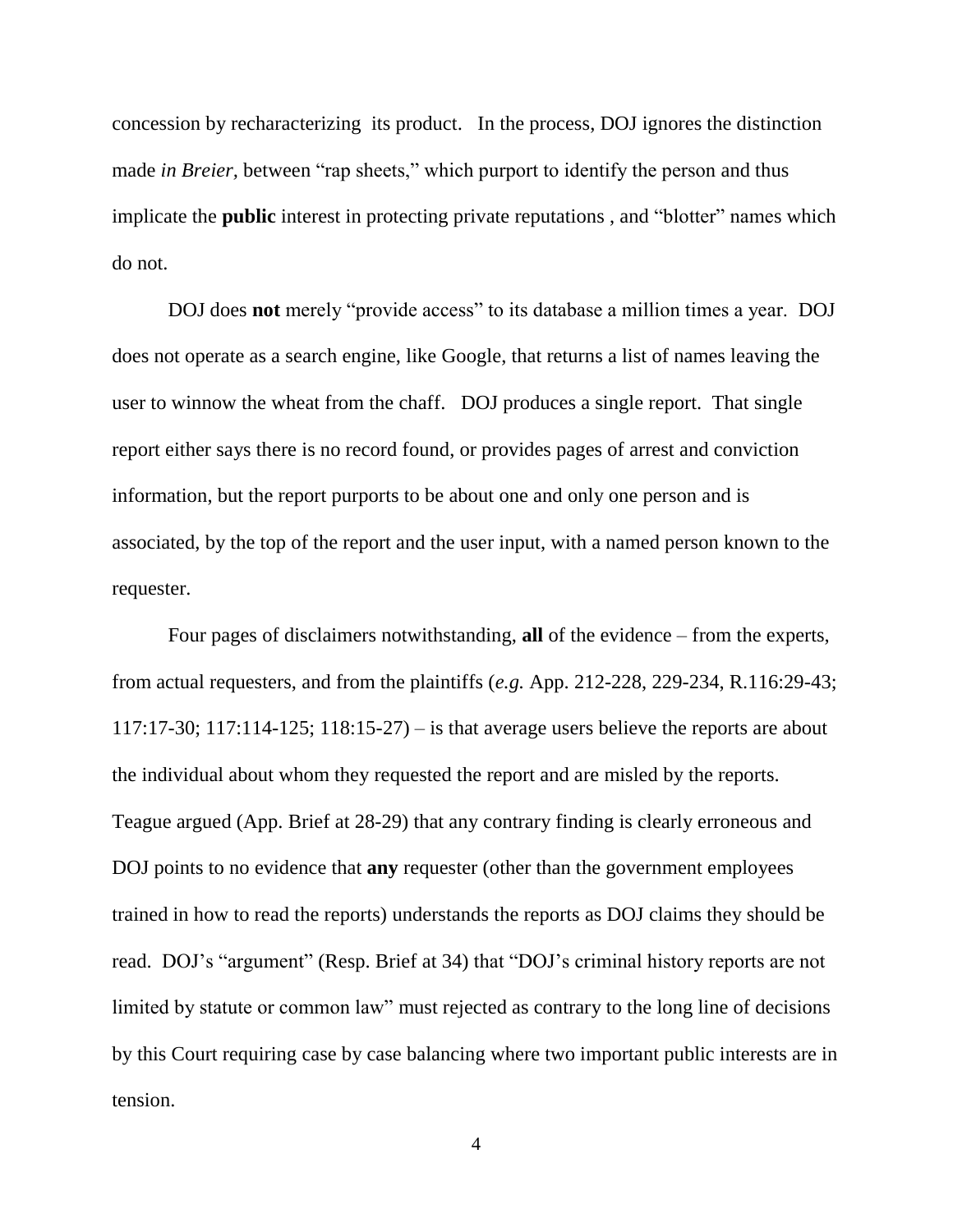# **II. The report is the record that associates Parker's data with Teague's personal identifiers and that report must, by the plain language of § 19.70, be corrected or supplemented after a successful challenge.**

Teague's argument and DOJ's argument (and the Court of Appeals decision) are like ships passing in the night. Teague's argument is based on the plain language of § 19.70. DOJ's argument is based on repeated mischaracterizations of Teague's position or the facts. The "record" in  $\S$  19.70 is the report, not the database. As long as the data remains in the database associated **only** with Parker's unique identifier number, it does not "pertain" to Teague. A record (report) that did not contain **Teague's** exact name and exact date of birth would not "pertain" to Teague because it would not be "personally identifiable information." *Arguendo*, Teague concedes that no name, by itself, is "personally identifiable information" because names commonly refer to multiple people. Parker's information, however, in the language of § 19.62(5) becomes "personally identifiable information" "associated with a particular individual [Teague] through one or more identifiers or other circumstances" when DOJ associates Parker's information with Teague's name and Teague's exact date of birth identifiers. However sloppy or precise the computer "match" algorithm – and it is undisputed and unchallenged that **none** of Parker's multiple dates of birth match Teague's actual date of birth – DOJ associates Parker's information with Teague's identifiers.

DOJ's argument II A fairly repeats the statutory framework, but Argument II B (at 38-39), steers off course by equating the database with the "record." The report is not accurate because Parker never used Teague's date of birth. Nor did Parker repeatedly associate Teague with his arrests or convictions. **Nothing** in the database links Parker (or his data) to Teague's real date of birth. DOJ chooses to make that sloppy association. That DOJ makes the association electronically or thinks it "mitigates" the false association with four pages of disclaimers (Resp. Brief at 39-40), miss the point. DOJ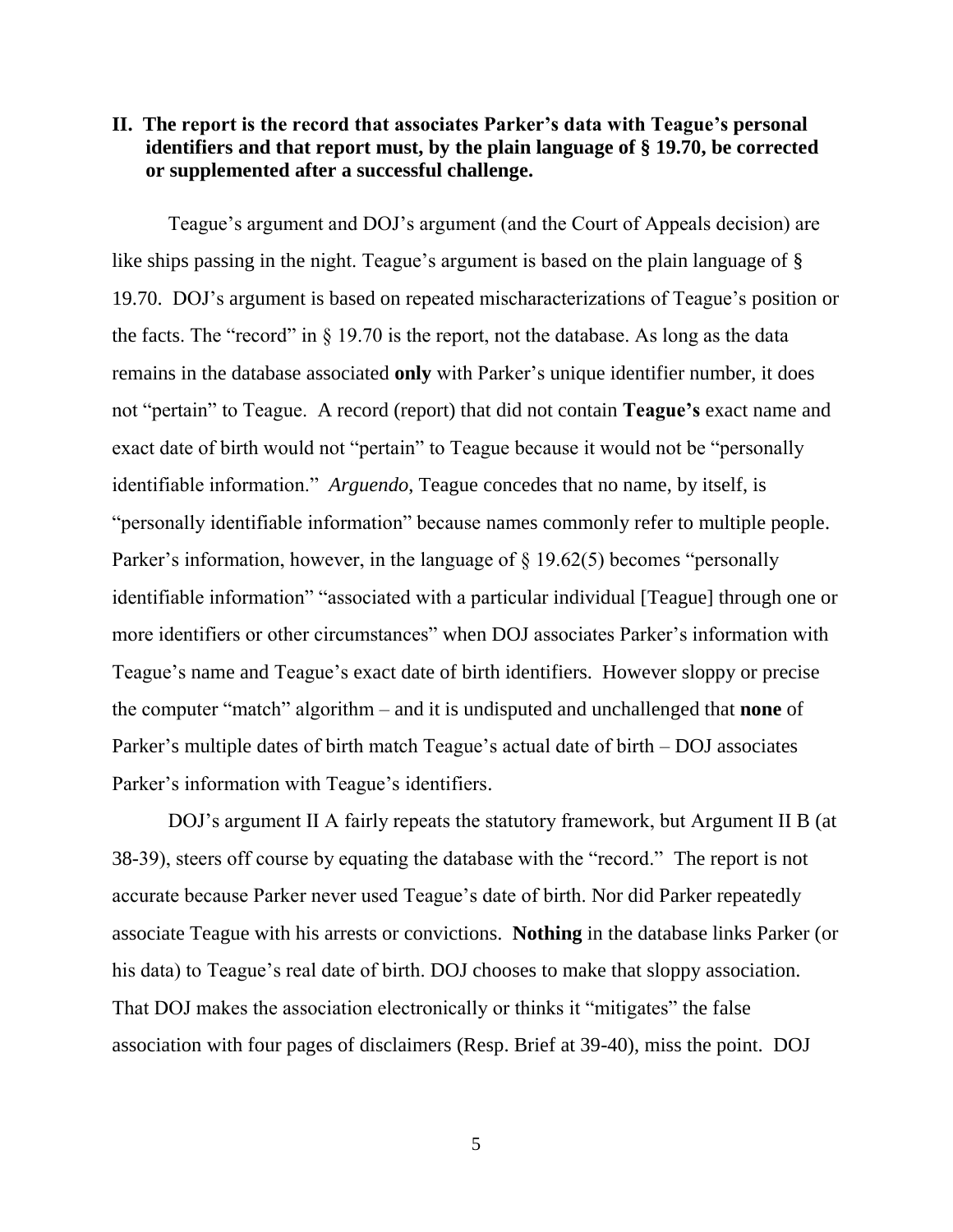associates Parker's information with Teague's identifiers under the plain language of the statute.

Similarly, the final three paragraphs of DOJ's argument (and the Court of Appeals language it quotes) equate the database information (which is accurate as to Parker) with the report, which makes the association with Teague's personal identifiers and becomes inaccurate. Both DOJ and the Court of Appeals ignore this important distinction. As a matter of law, the database does not make the association, the report does. Because a " record" is defined by  $\S$  19.32(2) to include "computer printouts," the report is a "record" and it is inaccurate with respect to Teague. The electronic blips of the database can be accurate because NOT associated with Teague's identifiers, but the report, which makes the association, is inaccurate when printed with Teague's name (which Parker used) and date of birth (which Parker never used).

 Upon Teague's successful challenge, the plain language of the statute gives DOJ two options: (a) correct the record [the report] by breaking the association to Teague's personal identifiers, or (b) deny the challenge, inform the challenger, and allow supplementation with a "concise statement setting forth the reasons for the individual's [Teague's] disagreement with the record [the report]." Wis. Stat. § 19.70(1)(a)&(b). More pages of disclaimers in purported "mitigation" (Resp. Brief at 39) or belief that users should read more carefully are not statutory options.

#### **III. DOJ irrationally discriminates between the two classes of innocent persons.**

The parties agree on the legal standard, but disagree over its application. They also disagree over the classes of innocent people. The two classes are not innocent people whose identities have been stolen and innocent people whose identities have not been stolen. The classes created by DOJ's match policy are innocent people who get a clean report and innocent people who do not.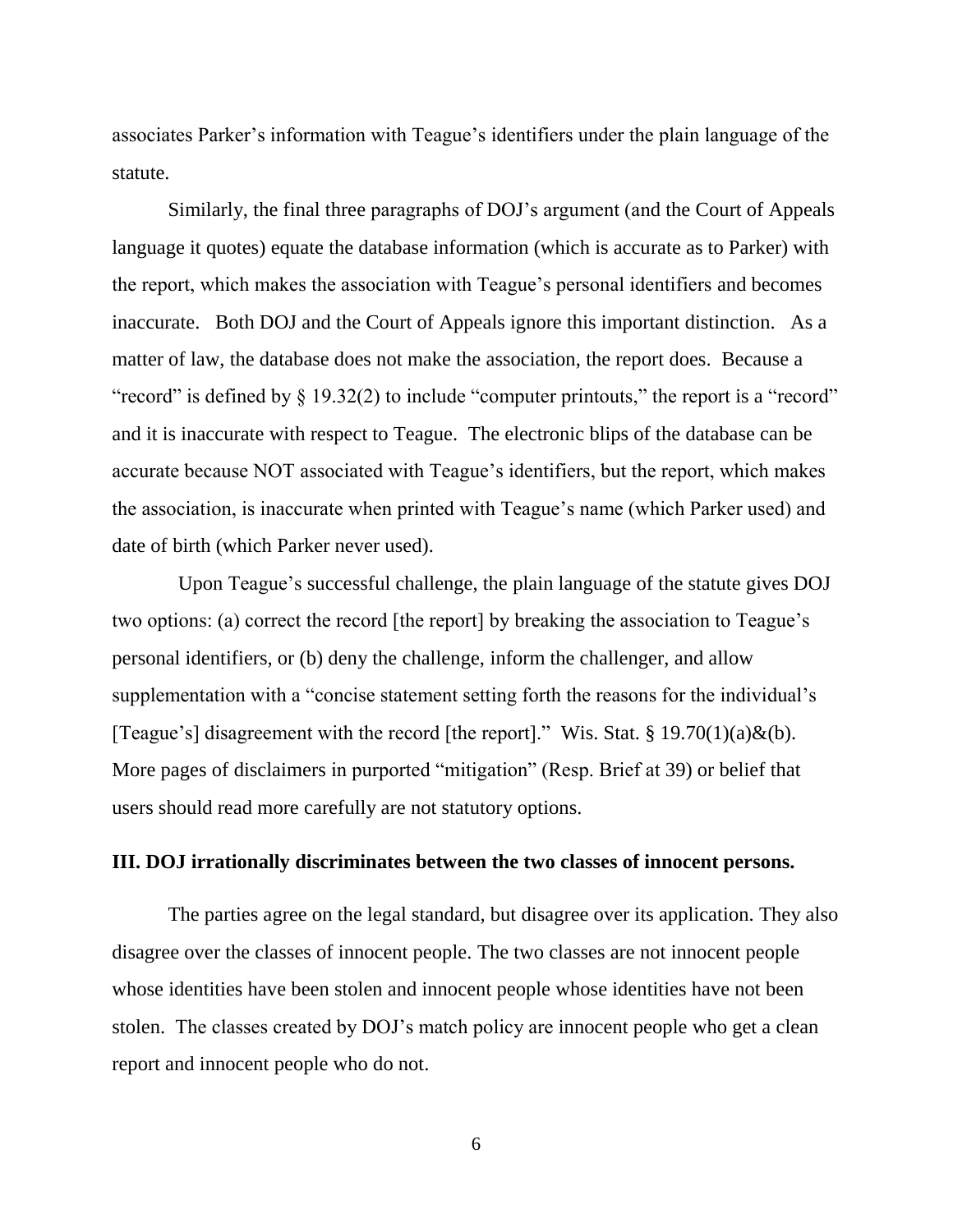DOJ has never tried to explain the government's rationale for a matching process that produces a multi-page report (App. 174-88) on felon Christopher J. Peters, but allows a request for the name "Christopher Peters" and **exactly the same** date of birth to return a clean report. (A.App. 191) Nor has DOJ explained why Mary Meyer gets a criminal history record report with one date of birth (App. 167-173), while a request on the same name and a date of birth one digit (10 days) different (App. 193) produces a clean report. The unexplained Peters/Meyer outcomes are not attributable to a different, more rigorous algorithm for common names. Curtis Williams "matches" Kirthan Owens' alias "Curt Williams" (close, but not as close as "Mary Meyer" (App.167) is to "Mary Meyer" (App.193), notwithstanding a six month date of birth difference (April 25, 1963 for Curtis Williams; October 27, 1962 for Owens). (App. 129, Trial Ex. 50, 51). A process that will not "match" exactly matching names (Mary Meyer) with dates of birth 10 days apart in the same month and year, but **will** "match" similar names (Curt and Curtis) but dates of birth in different months, on different days of the month and in different years is not rational. The fact that a "computer did it" does not make rational the irrational.

Discussing the first *Aicher* factor, DOJ argues that the two classes are really different because innocent individuals like Teague have names that appear in the database, while other innocent people do not. But that "difference" exists solely because of DOJ policy, not the identity thieves. DOJ decides to treat innocent people who prove they are innocent as if they are criminals. Or, more accurately, DOJ policy and DOJ's sloppy matching procedures creates that difference. Mary Meyer the convicted misdemeanant (App.167-73) uses the same name as innocent Mary Meyer, the Wisconsin Department of Justice employee who testified at the trial in this case (R.116:122-25) No identity theft is involved. No one ever used Curtis Williams' name with his date of birth as an alias. He is not "different" because of identity theft. The criminal's use (whether coincidental or purposeful) of someone else's name is not what creates the difference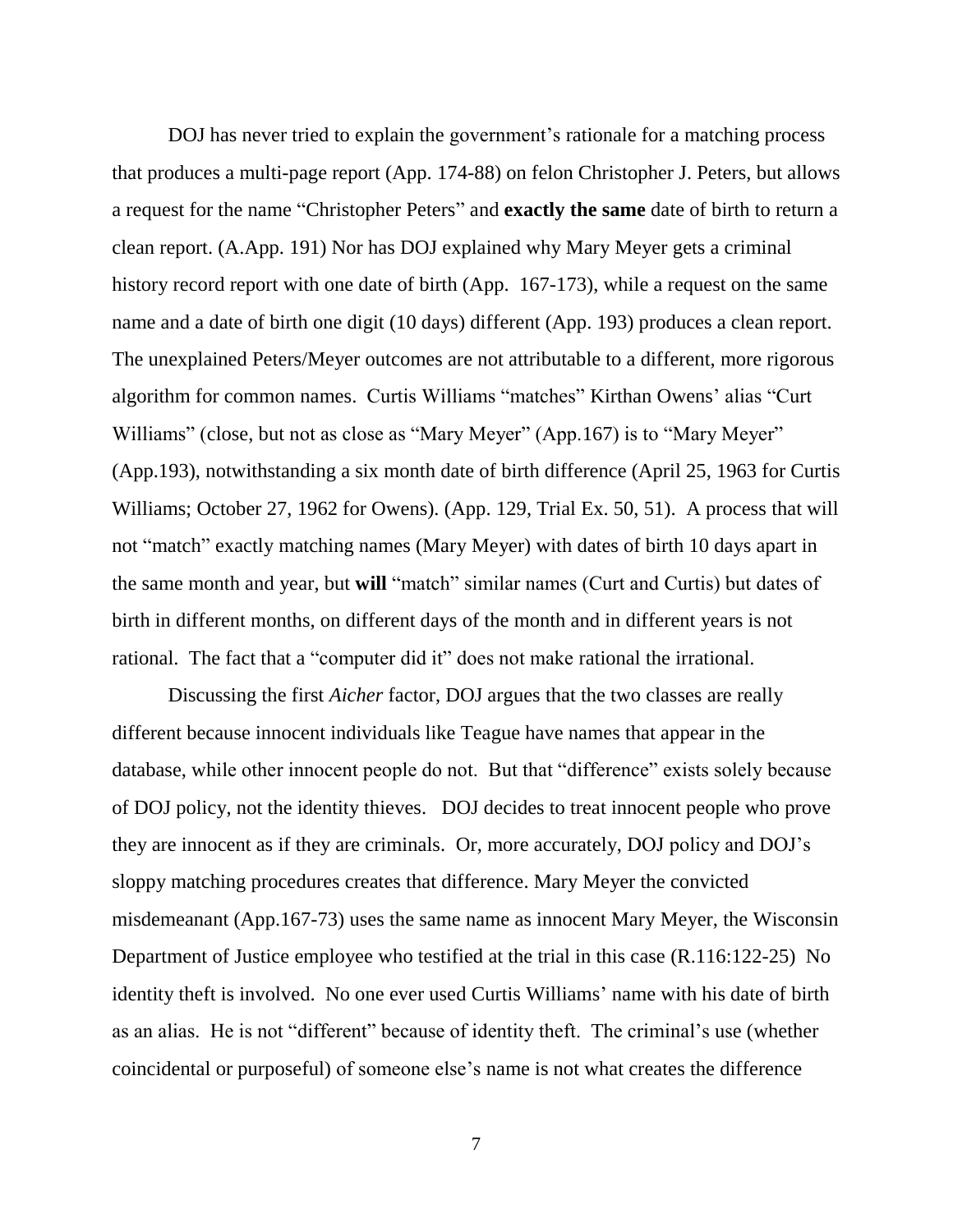between the two classes of innocent people; it is DOJ's irrational policy and practice that produce "clean" reports for known criminal and criminal records for known innocents.

DOJ alias name practices are not germane to the legitimate government interest identified by the court of appeals; they are not a "useful first step in detecting a trick or discerning if someone has a relevant criminal record" (App. 29, ¶40). DOJ (Resp. Brief at 45-46) makes the same argument, adding that the report's pages of disclaimers and warnings protect the innocent by informing the requester of the possibility of a mismatch. All that may be true (if the disclaimers and warnings are read and potential employers take on burdens of inquiry they are not legally required to take on), but it does nothing to advance the purported, articulated, government purpose of **detecting** tricksters. Report users are not law enforcement. They do not seek to apprehend tricksters. They seek to avoid them. Sweeping innocent people into the pool of tricksters merely adds innocent people to the pool to be avoided, ensuring they will be injured. It does nothing to "detect" tricksters.

**IV. DOJ concedes the finding of no stigma is clearly erroneous; the permanent false association with a criminal record by a widely used government information system creates burdens that constitute the "plus."** 

Teague's principal brief argued that the trial court finding of absence of stigma was clearly erroneous, lacking a scintilla of evidence to support it and contradicted by plaintiffs' evidence from experts, actual users, and the plaintiffs' experience. (App. Brief at 38-39) DOJ points to nothing in the record to refute that argument. *See Charolais Breeding Ranches, Ltd. V. FPC Secs. Corp.*, 90 Wis. 2d 97, 109, 279 N.W.2d 493 (unrefuted argument are deemed conceded).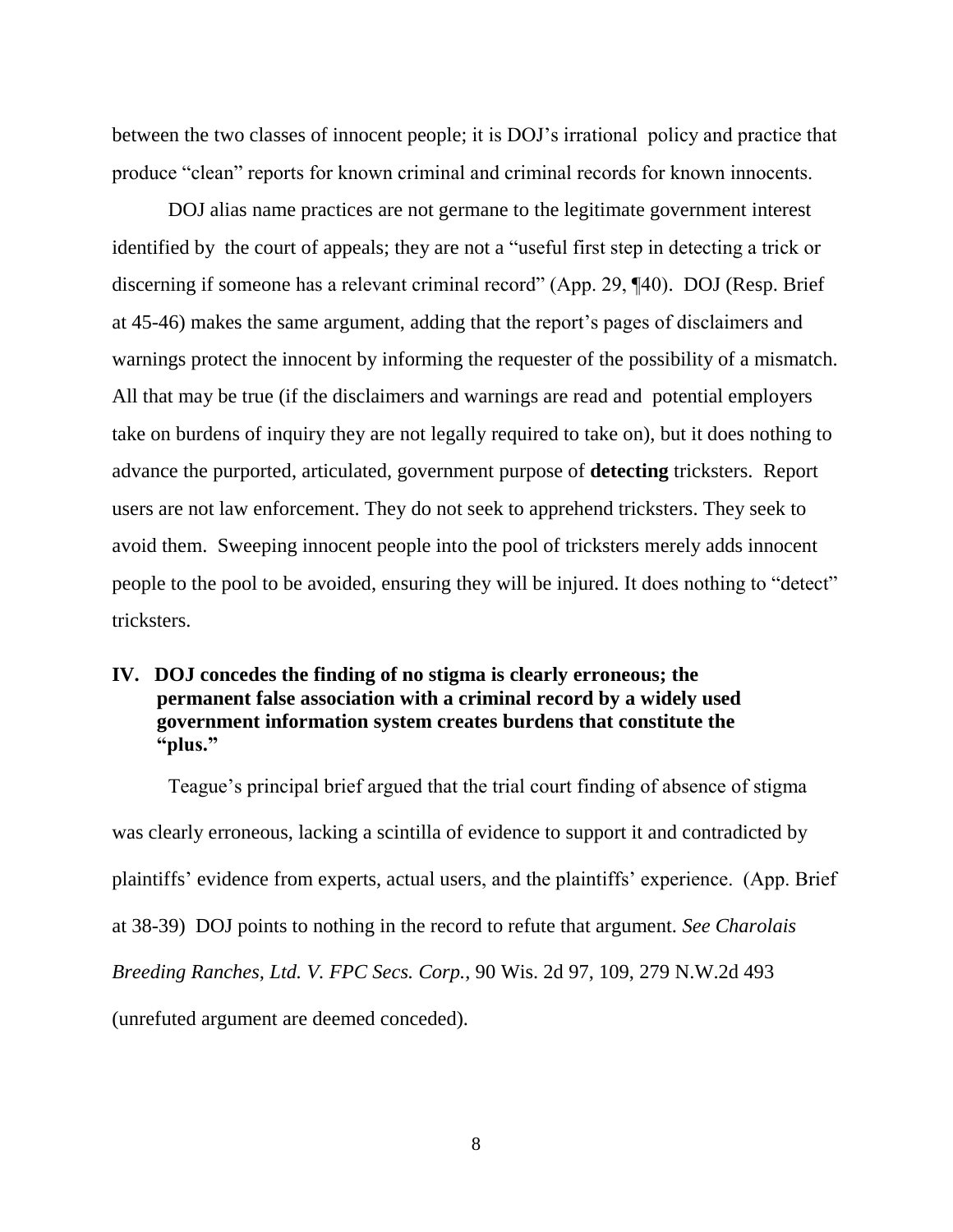Teague argued that this Court should analyze Wisconsin's criminal background report system as in-line with the cases holding that when a government database is widely used by the public, and required by law to be used in some classes of cases, publication of stigmatizing information satisfies the "plus" in the stigma-plus doctrine. (App. Brief at 30-34) DOJ's only response, citing no case law, is that the "plus" can be found only with proof of loss of employment. DOJ is simply wrong. In the cases Teague cites, federal courts recognized that having to manage a ubiquitous, permanent, stigmatizing characterization by a government information system constitutes a "tangible burden"--the "plus" of stigma-plus. *Id.* Like the Humphries, 554 F.3d at 1182-83, 1187-88, Teague is burdened by the constant future need to update innocence letters, figure out ways to preempt confusion about his record, and pay for fingerprints to, to prove his identity and innocence. DOJ's belief that an untested, unimplemented UPIN system may at some time ease these burdens does not undermine the applicability of the cases Teague cites.

# **V. Substantive Due Process prohibits the state from imposing penalties and costs associated with criminal conviction on innocent people***.*

In response to Teague's substantive due process argument, DOJ asserts that "DOJ's process of accurately responding to a name-based query with a criminal record containing the searched name" is constitutional. DOJ 's argument ignores that government actions may violate substantive due process "regardless of the fairness of the procedures used to implement them," *Daniels v. Williams,* 474 U.S. 327, 331 (1986) and regardless of how the state characterizes its own actions.

Teague's claim is a simple one. Just as the United States Supreme Court held that the substantive component of the Due Process Clause prohibits a State from imposing" a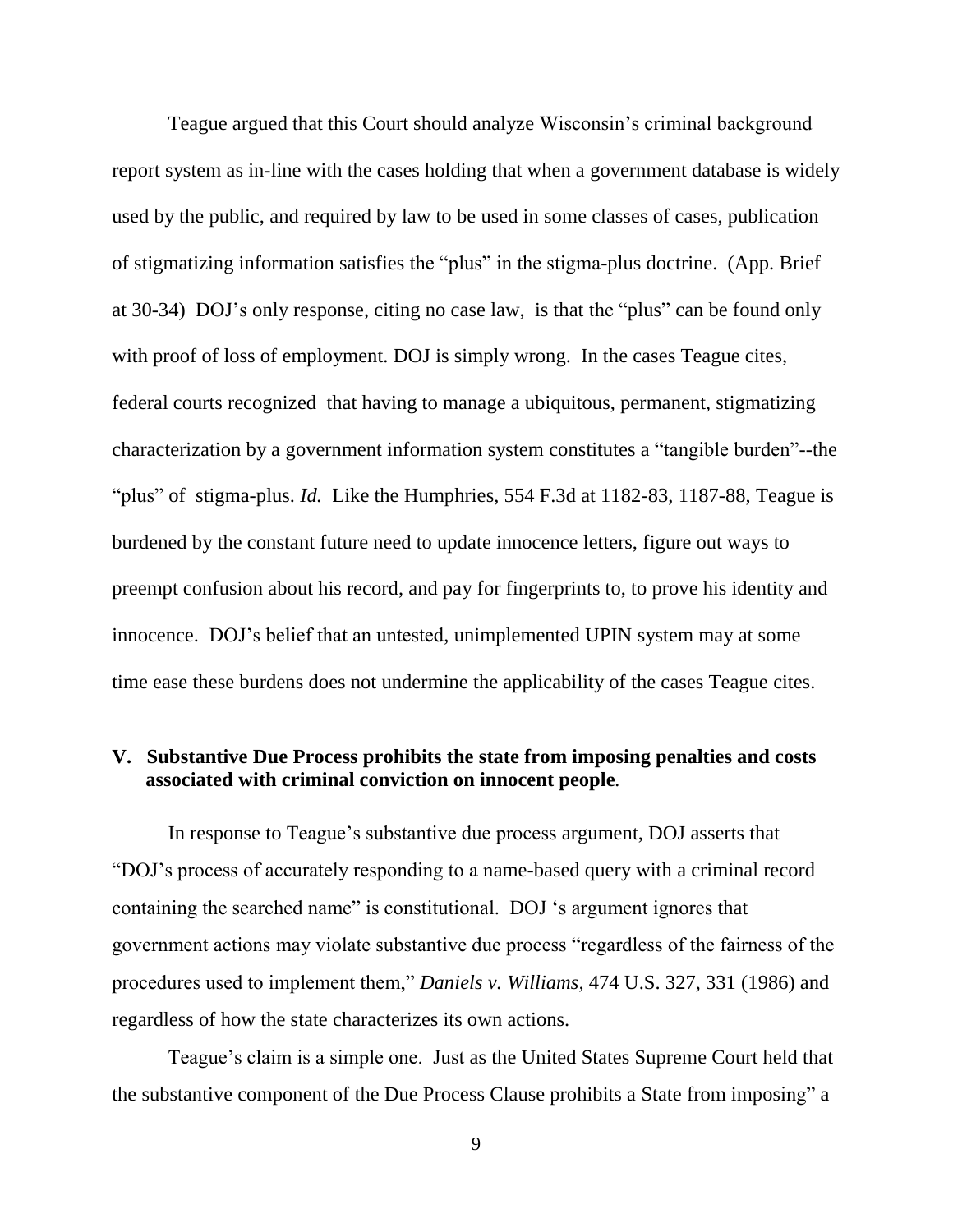penalty or costs upon a defendant whom the jury has found not guilty," this Court should find that Due Process prohibits DOJ from imposing on known innocents the penalty of having to prove they are not a criminal because of the CIB"s criminal history record reports. *Giaccio v. State of Pennsylvania*, 382 U.S. 399, 405 (1966).

If punishing someone after acquittal by a jury "violates the most rudimentary concept of due process of law," an individual who has not been suspected of, let alone tried for, any of the crimes that appear on "his" rap sheet is constitutionally unacceptable unless the policy that produces that result is narrowly tailored to serve a compelling interest. *Id.* Under that principle, it does not matter that some users might not be misled or that Teague might be able to mitigate the penalty in some cases, A deliberate indifference to imposing penalties and costs on known innocents, like Teague, violates fundamental concepts of due process.

#### **CONCLUSION**

For the reasons argued here and in the brief-in-chief, this Court should grant Teague the relief already requested.

Dated at Milwaukee, Wisconsin this 23<sup>rd</sup> day of September, 2016

s/ Jeffery R. Myer

Jeffery R. Myer, Bar # 1017335 Sheila Sullivan, Bar #1052545 Attorneys for Dennis Teague, Linda Colvin, and Curtis Williams

**P.O. ADDRESS** LEGAL ACTION OF WISCONSIN 230 West Wells, Suite 800 Milwaukee, WI 53203 (414) 274-3438 Fax: (414) 278-5853